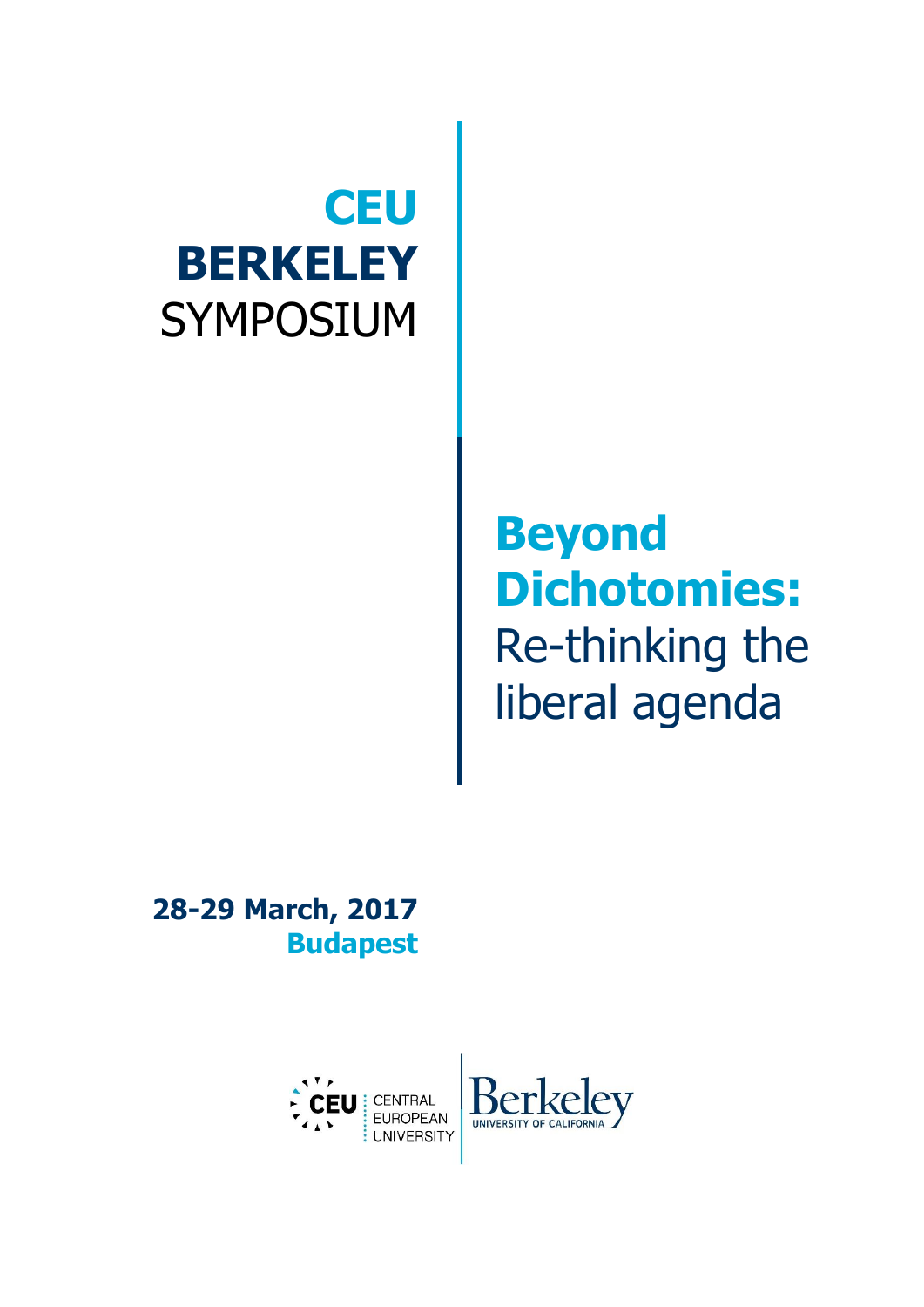### **OVERVIEW**

The workshop discusses the history and the current contradictions of the liberal political project and the profile of its principal alternatives. The often-used dichotomy of liberal and non-liberal (anti-liberal, illiberal, etc.) regime alternatives masks both the contradictions inherent to the liberal project and the variation among the non-liberal models. This variation has increased spectacularly since the end of the Cold War. Societies that move towards closed governmental structures often participate in - and sometimes even drive - globalization. The tendency towards closure in certain fields coexists with the opening up to the exchange of ideas, goods, capital, and technologies in other fields. Closed structures benefit from the existence of open structures.

The roundtable discussions address the transformation of the liberal agenda, the changes in the nonliberal alternatives, the current relevance of the post-communist and post-fascist legacies, the vitality of the nationalist challenge, the social coalitions behind the competing ideological alternatives, and the institutions and policies that led to the current state-of-affairs.

**PROGRAM TUESDAY, MARCH 28 CEU Monument Building, Popper Room** 

#### **09:30 – 09:40 a.m. Introductory Remarks**

#### **09:40 – 11:10 a.m. Panel I: Liberalism, Democracy and Globalization**

The liberal agenda is under fire from all corners of the ideological spectrum. Most of the critics appeal to democracy and national sovereignty. The panel discusses the merits of the anti-liberal normative arguments as well the possible ways to renegotiate the relationship of the underlying principles of these ideological traditions.

|                      | <b>Edward W. Walker</b>   University of California, Berkeley |
|----------------------|--------------------------------------------------------------|
| <b>Speakers</b>      | <b>Janos Kis</b>   CEU                                       |
|                      | <b>Renata Uitz</b>   CEU                                     |
| Chair and discussant | <b>Zoltan Miklosi   CEU</b>                                  |

#### **11:10 – 11:30 a.m. Coffee break**

#### **11:30 – 1:00 p.m. Panel II: Who are the actors and what will be the winning formula?**

Political regimes are sustained and undermined by coalitions. The camps promoting and opposing open society are both colorful conglomerates of political actors. The panel discusses the new, post-financial crisis coalitions and the strategies that can prove viable in the new environment.

|                 | <b>Jason Wittenberg</b>   University of California, Berkeley |
|-----------------|--------------------------------------------------------------|
| <b>Speakers</b> | <b>Michael Ignatieff</b>   CEU                               |
|                 | <b>Andras Bozoki   CEU</b>                                   |
|                 |                                                              |

Chair and discussant **Zsolt Enyedi** | CEU

**01.00 – 02.00 p.m. Lunch break**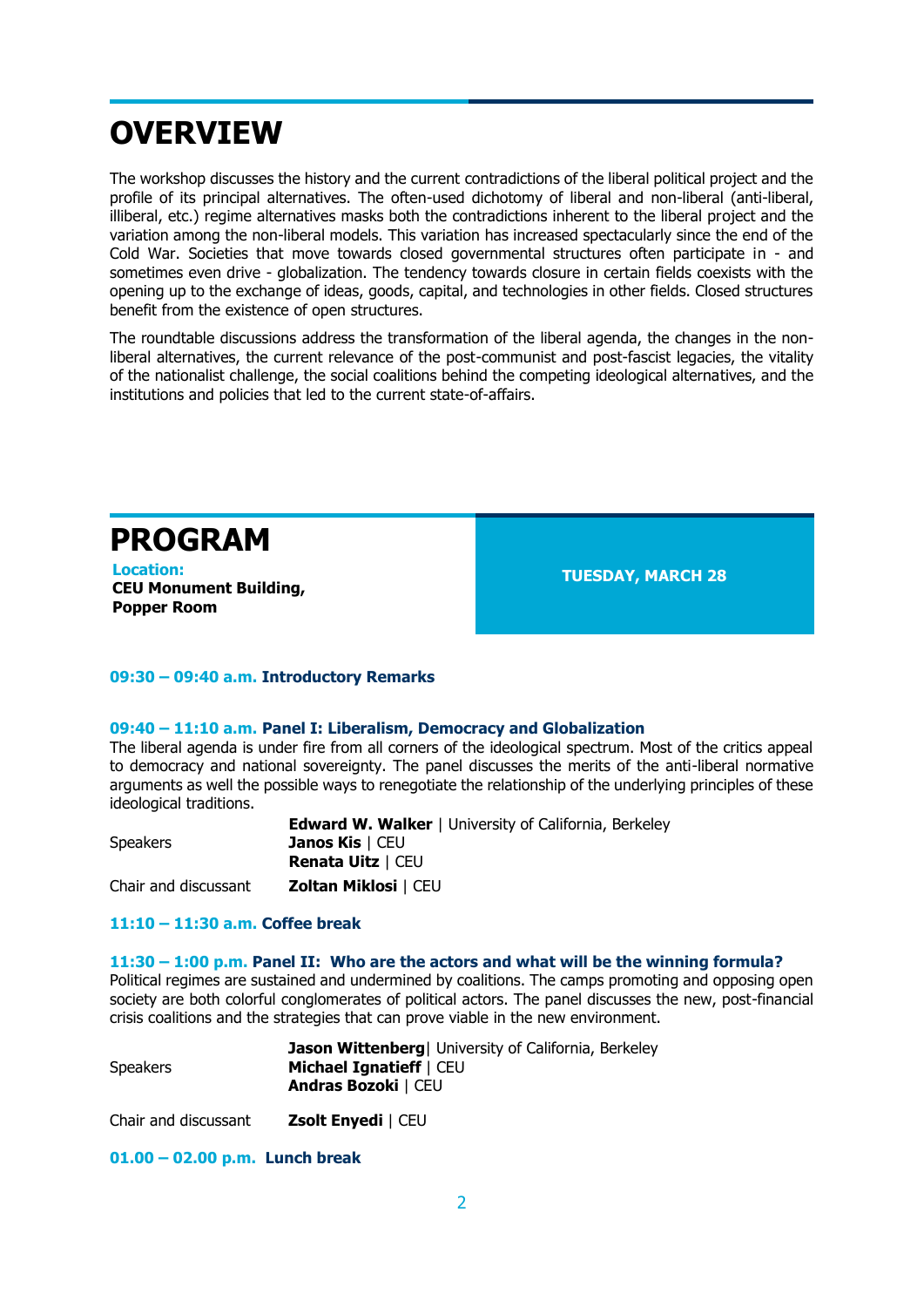#### **02.00 – 3:30 p.m. Panel III: The ambiguities of liberalism in the East**

Historically liberalism exists in many varieties. The debates of the past are relevant in making sense of the tensions between liberalism and democracy. The panel investigates the answers given to these tensions from the Enlightenment through nineteenth-century national liberalism to the interwar projects of "neo-liberalism" in Central Europe as well as in the Ottoman Empire.

|                 | <b>John Connelly</b> University of California, Berkeley |
|-----------------|---------------------------------------------------------|
| <b>Speakers</b> | <b>Balazs Trencsenyi</b>   CEU                          |
|                 | Nadia Al-Bagdadi   CEU                                  |

Chair and discussant **Anton Pelinka**| CEU

#### **03:30 – 03:50 p.m. Coffee break**

#### **03:50 – 5:20 p.m. Panel IV: The roots of authoritarianism in the East.**

Current authoritarian movements and leaders can rely on long-standing intellectual and political traditions and on widely supported frames of mind. The panel discusses the similarities, differences, and possible continuities between the 19th – 20th century autocratic discourses and practices and the current "hybrid regimes" and ethno-populist movements.

|          | <b>Victoria Frede-Montemayor   University of California, Berkeley</b> |
|----------|-----------------------------------------------------------------------|
| Speakers | <b>Constantin Iordachi   CEU</b>                                      |
|          | Alfred J. Rieber   CEU                                                |
|          |                                                                       |

Chair and discussant **Andrea Peto** | CEU

#### **from 05.20 p.m. Cocktails and Canapés**

| <b>Location:</b><br><b>CEU Monument Building,</b><br><b>WEDNESDAY, MARCH 29</b><br><b>Popper Room</b> |
|-------------------------------------------------------------------------------------------------------|
|-------------------------------------------------------------------------------------------------------|

#### **9:30 – 11:00 a.m. Panel V: The contradictions of post-1989 liberalism**

The challenge to liberal democracy have been partly results of the way liberal regimes functioned in the last decades. The panel focuses on the current tensions between the people and the liberal order.

|                 | <b>Steven Fish</b>   University of California, Berkeley |
|-----------------|---------------------------------------------------------|
| <b>Speakers</b> | <b>Don Kalb   CEU</b>                                   |
|                 | <b>Ivan Szelenyi   CEU</b>                              |

Chair and discussant **Eva Fodor** | CEU

#### **11:00 – 12:30 a.m. Panel VI: Institutions and policies**

Norms are manifested by policies and policies shape norms. The panel discusses current policies in the fields of education, economy, information, gender, and local administration in European nation states and at the level of European Union from the point of view of promoting or undermining open society.

|                      | Laura Jakli   University of California, Berkeley |
|----------------------|--------------------------------------------------|
| <b>Speakers</b>      | <b>Laszlo Bruszt</b>   CEU                       |
|                      | Sara Svensson   CEU                              |
| Chair and discussant | <b>Violetta Zentai   CEU</b>                     |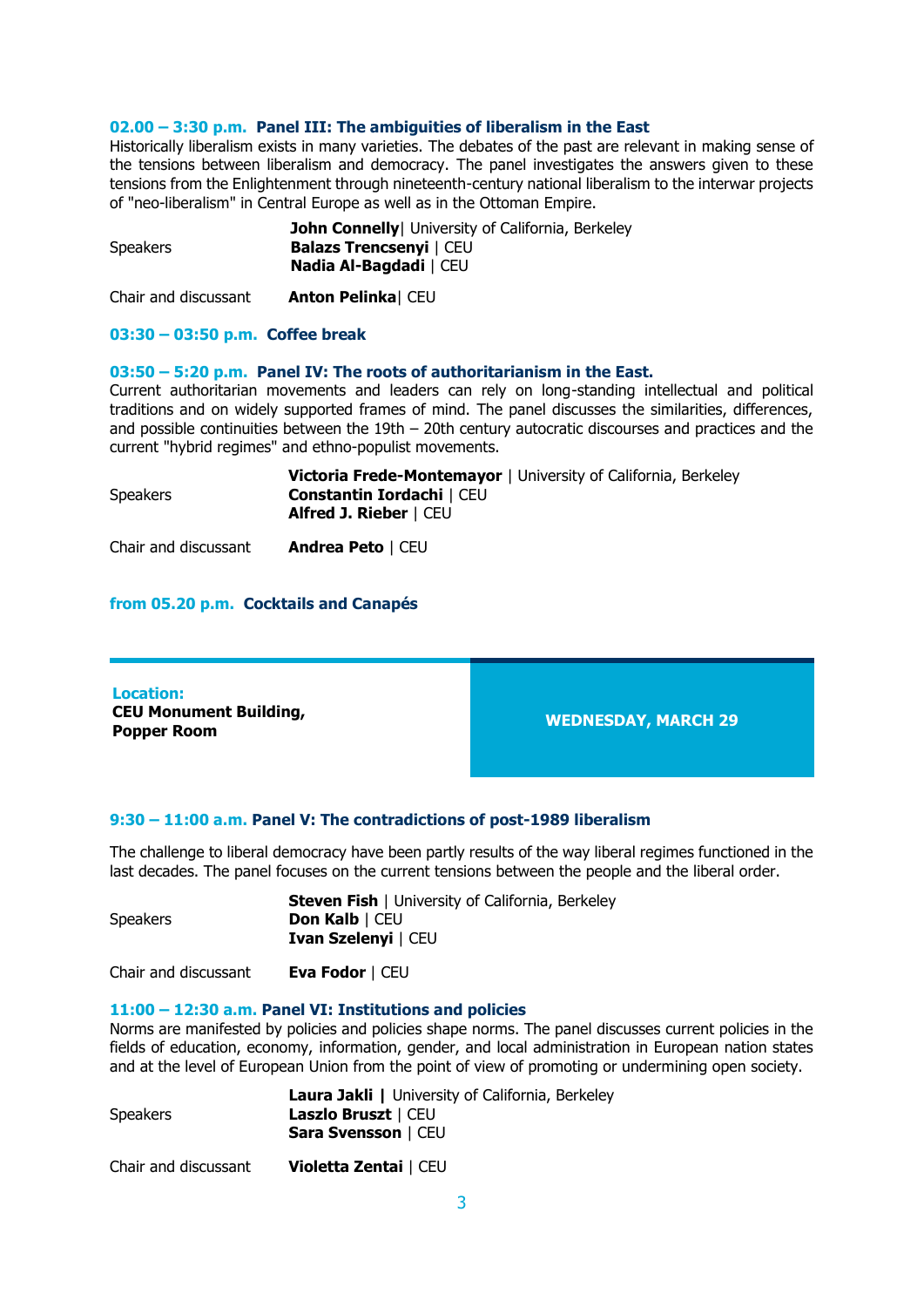### **PARTICIPANTS**



**Nadia Al-Bagdadi** is Professor of History and the Director of the Institute of Advanced studies at CEU. She is a historian of modern Islamic history, thought, literature and culture. Her research interests are deeply anchored in Arab nineteenth century history and its place in universal, or in today's terms, in global history. Initially starting with a study on cultural and intellectual transformations in Egypt as expressed in the emergence of new genres of writings and the *nahda*movement (the Arab Renaissance), she moved towards examining in-depth the various actors, structures and relationships of what she calls Late Ottoman Modernity and Muslim Reformism in the Arab East. Two intertwined streams of research have since marked her work and fascination with this history, the tension between the secular and religious as it manifests itself in the formation of new socio-cultural and intellectual trajectories and the late emergence of print culture and its Eastern Mediterranean specificities. Her current book project follows these two developments through the lenses of the life and thought of the polymath, writer and printer Faris Ahmad al-Shidyaq (to appear with Edinburgh UP).



**Andras Bozoki** is Professor of Political Science at CEU. His main fields of research include democratization, political ideas, Central European politics, elites, public discourse and the role of intellectuals. He is the chairman of the Political Science Committee at the Hungarian Academy of Sciences. He also served as president of the Hungarian Political Science Association. He has taught as visiting professor at Columbia University (2004, 2009, 2015), Smith College, Mount Holyoke College, Hampshire College, Nottingham University, Tübingen University, Bologna University, Ljubljana University, and in his native Eötvös Loránd University. He has been a research fellow at the Institute for Advanced Study (Wissenschaftskolleg) in Berlin, at the University of California Los Angeles (UCLA), at the Netherlands Institute for Advanced Study (NIAS), at the European University Institute (EUI) in Florence, at the Sussex European Institute in Brighton U.K., at the Institute for Humane Sciences (IWM) in Vienna, and at the Institute for Advanced Study at CEU in Budapest.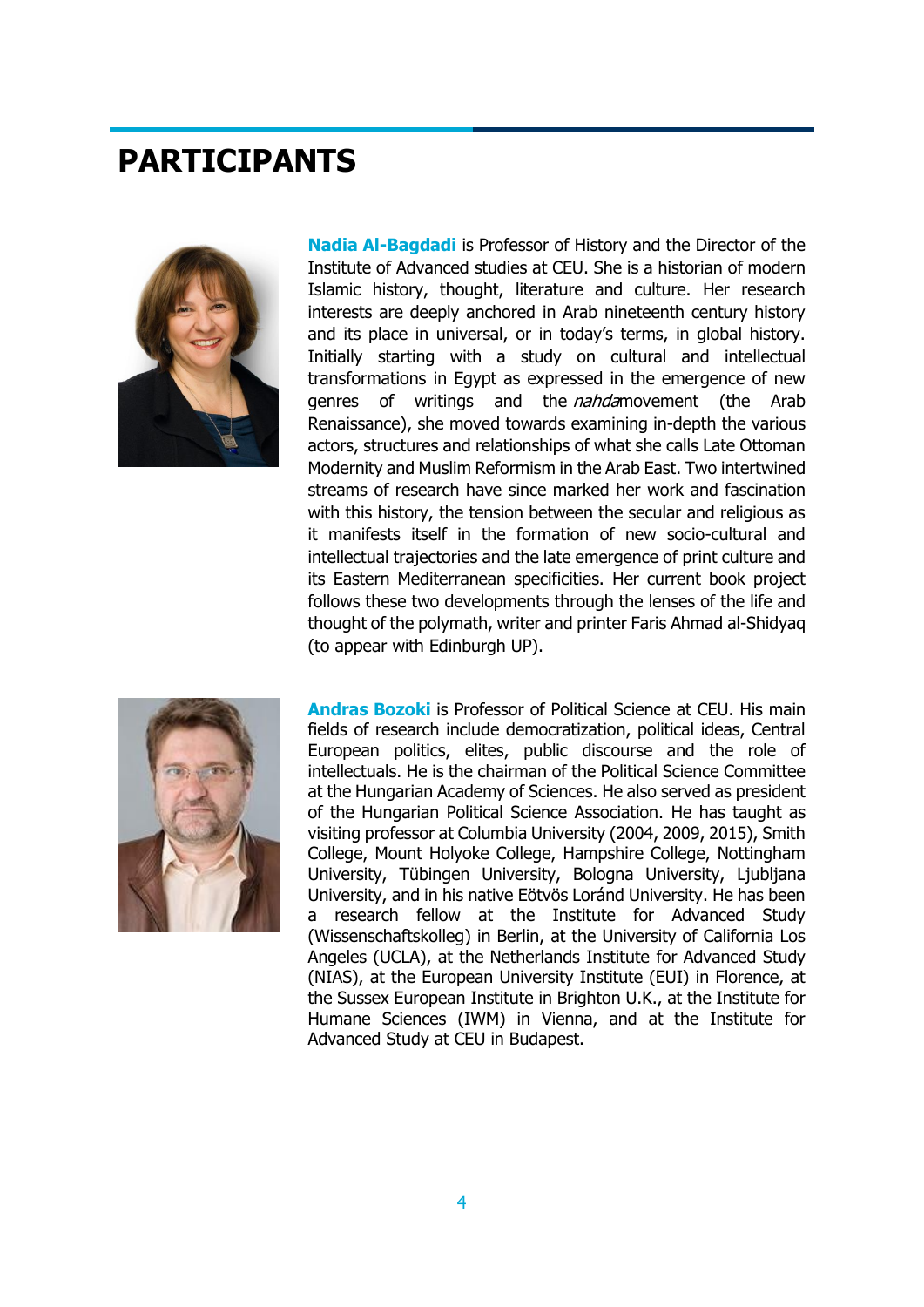

**Laszlo Bruszt** is Professor of Political Science at CEU. He has taught in the United States at Notre Dame University, at the New School for Social Research and at Cornell University. He has been a research fellow at the EUI in 1987/88 and a visiting fellow at the Wissenschaftskolleg in Berlin, at the Budapest Collegium and at the Center for Advanced Study in Behavioral Sciences at Stanford. His current collaborative research with Balazs Vedres studies the impact of EU regional development programmes on regional governance structures and the emergence of local developmental agency. His research with Gerald McDermott on transnational integration regimes deals with comparing the ways EU and NAFTA effect institutional development in evolving market democracies.



John Connelly is Professor of History at Berkeley, currently director of the Institute for East European, Eurasian, and Slavic Studies. He has published Captive University: The Sovietization of East German, Czech and Polish Higher Education (Chapel Hill, 2000), which won the 2001 George Beer Award of the American Historical Association, and From Enemy to Brother: The Revolution in Catholic Teaching on the Jews (Harvard UP, 2012), which was awarded the John Gilmary Shea prize of the American Catholic Historical Association. He is currently working on a history of East Central Europe, 1784 to present, due to appear with Princeton University Press. Other work has appeared in Minerva, East European Politics and Societies, Geschichte und Gesellschaft, The Journal of Modern History, Slavic Review, The Nation, the London Review of Books, Znak (Krakow) and Commonweal.



**Zsolt Enyedi** is Professor of Political Science at CEU. He studied comparative social sciences, history, sociology and political science in Budapest and Amsterdam. The focus of his research interests is on party politics, comparative government, church and state relations, and political psychology (especially authoritarianism, prejudices and political tolerance). His articles appeared in journals such as Political Psychology, European Journal of Political Research, Political Studies, West European Politics, Party Politics, Political Studies, Europe-Asia Studies, Problems of Post-Communism, Journal of Ideologies or European Review. Zsolt Enyedi was the 2003 recipient of the Rudolf Wildenmann Prize and the 2004 winner of the Bibó Award. He was a fellow at the Woodrow Wilson Center (Washington D.C.), Kellogg Institute (Notre Dame University), the Netherlands Institute for Advanced Studies (Wassenaar), the European University Institute (Florence) and Center for Transatlantic Relations, Johns Hopkins University.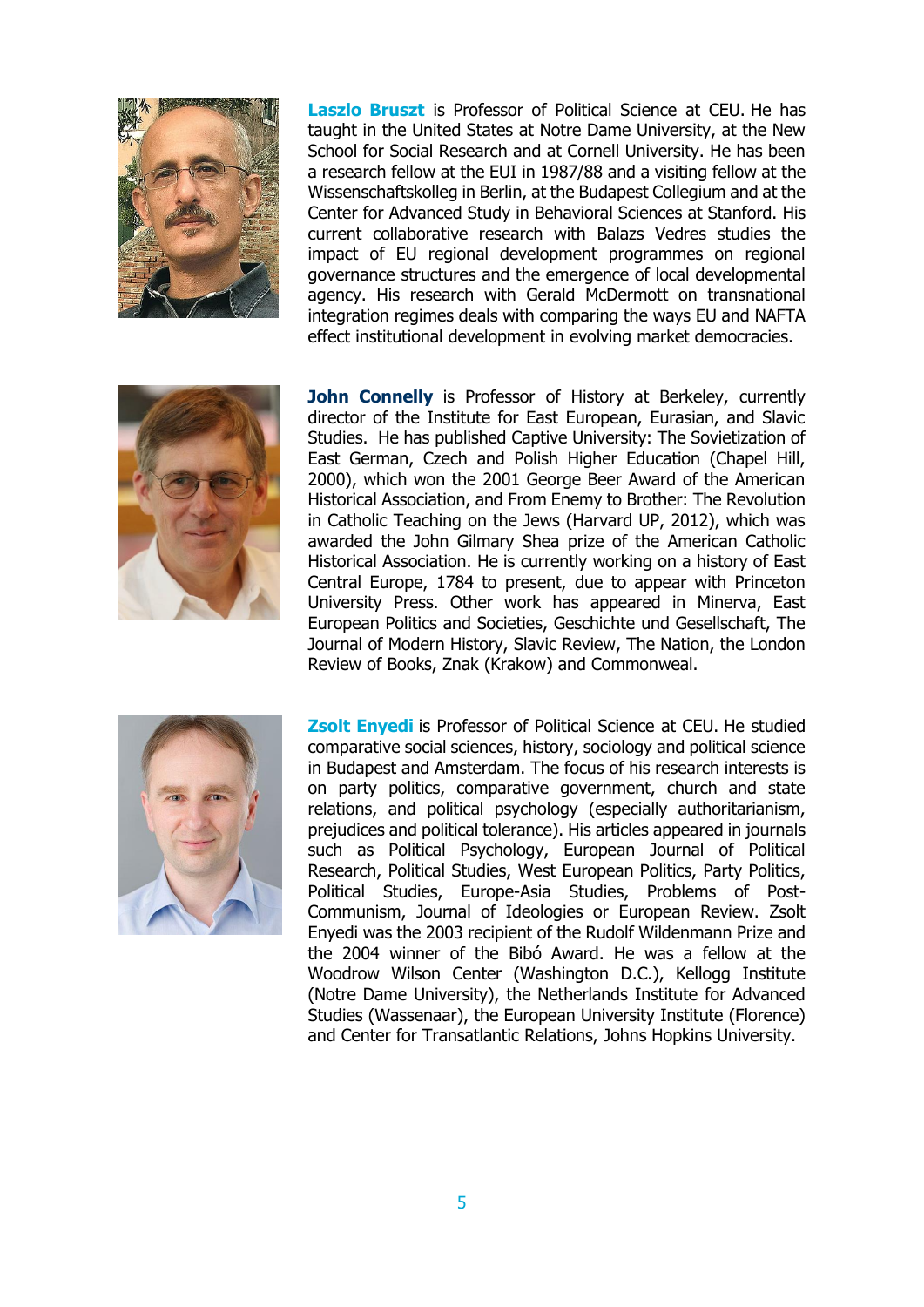

**Steven Fish** is Professor of Political Science at Berkeley. He is a comparative political scientist who studies democracy and authoritarianism in developing and postcommunist countries, religion and politics, and constitutional systems and national legislatures. He is the author of Are Muslims Distinctive? A Look at the Evidence (Oxford, 2011), which was selected for Choice's Outstanding Academic Titles, 2012: Top 25 Books. He is also author of Democracy Derailed in Russia: The Failure of Open Politics (Cambridge, 2005), which was the recipient of the Best Book Award of 2006, presented by the Comparative Democratization Section of the American Political Science Association. He has conducted extensive field research in Eurasia, East Europe, and Southeast Asia. He served as a Senior Fulbright Fellow and Visiting Professor at the Airlangga University, Surabaya, Indonesia, in 2007 and at the European University at St. Petersburg, St. Petersburg, Russia, in 2000-2001. In 2005, he was the recipient of the Distinguished Social Sciences Teaching Award of the Colleges of Letters and Science, University of California, Berkeley.



**Eva Fodor** is Associate Professor of Gender Studies and is currently the Pro-Rector for the Social Sciences and Humanities at CEU. She has a PhD in Sociology from the University of California in Los Angeles and works in the field of comparative social inequalities. She is interested in how and why gender differences in the labor market and elsewhere are reshaped, renegotiated and reproduced in different societies. Her book, "Working Difference" compares the organizing principles and everyday practices of state socialist and capitalist gender regimes in Hungary and Austria between the late 1940s and 1990s. A more recent research project compares post-communist EU members states and examines the relationship between gender differences in poverty and the ways in which countries are integrated into the global capitalist economy. Her current research interest includes the foster care system in Hungary and the ways in which foster parents conceptualize work as they are raising children and negotiating their relationship with state authorities and birth parents.



**Victoria Frede-Montemayor** is Associate Professor at the Department of History at Berkeley and a member of the international academic advisory board of the Graduate School for East and Southeast European Studies. Her research focuses on the history of Imperial Russia in the late 18th and 19th centuries, Russian intellectual history in comparison with other European developments, history of anti-religious thought, emotions and friendship. Her current research project, titled "Elective Affinities: Friendship in Russia, 1750-1840", centres on political elites and the impact of the sentimental cult of friendship on political hierarchies and loyalties. In 2011, Frede published her first monography "Doubt, Atheism, and the Nineteenth-Century Russian Intelligentsia". Therein she argues that in Russia doubts about the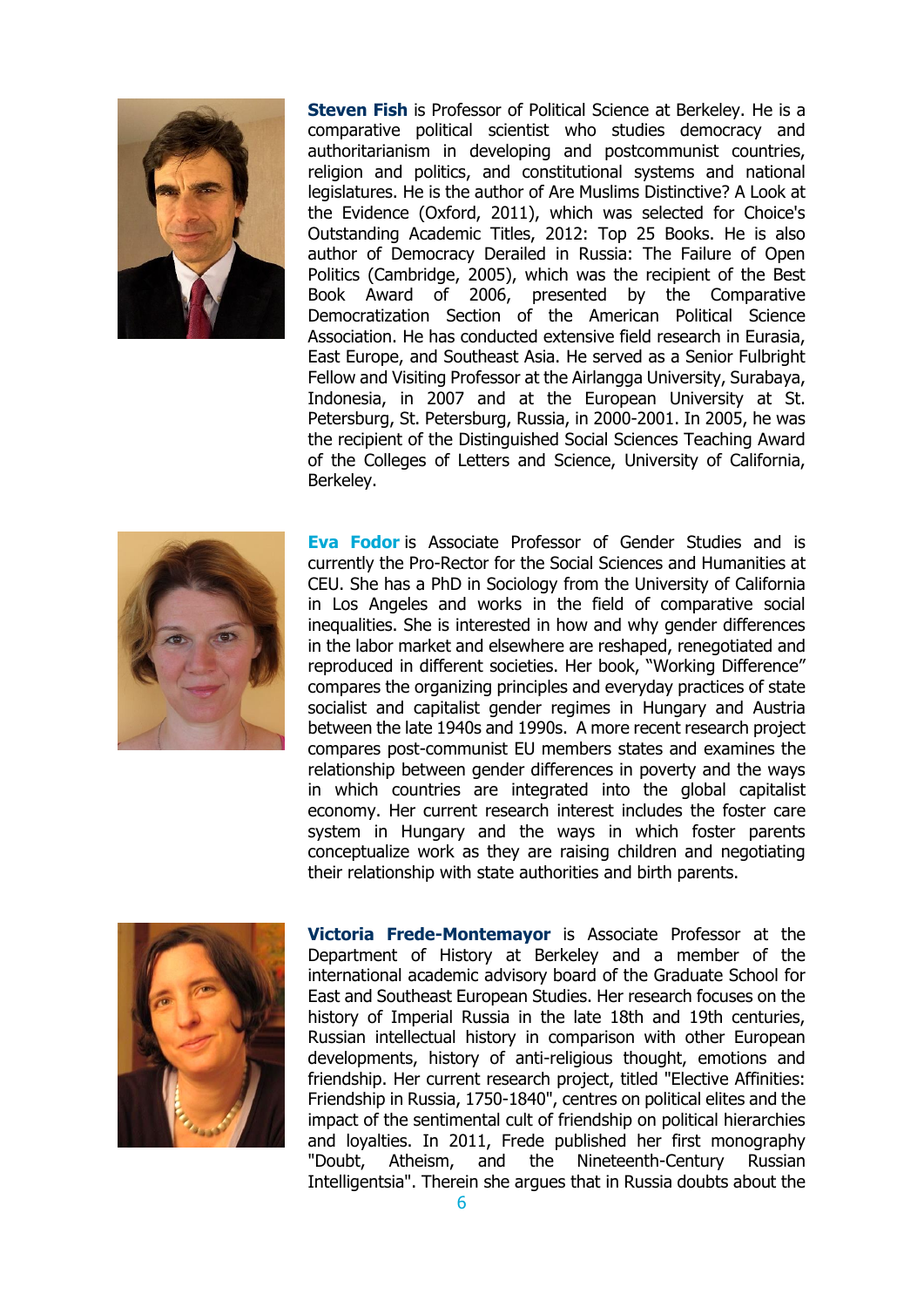existence of God and finally atheism developed differently than in other European states. Russian atheism was strongly influenced by the Intelligentsia's relationship towards the autocratic state.



**Michael Ignatieff** is President and Rector of CEU. Ignatieff comes to CEU after serving as Edward R. Murrow Professor of Practice of the Press, Politics, and Public Policy at Harvard University's John F. Kennedy School of Government. An international commentator on contemporary issues of democracy, human rights, and governance and a Canadian citizen, Ignatieff is also an award-winning writer, teacher, former politician, and historian with a deep knowledge of Central and Eastern Europe. Ignatieff received his doctorate in history from Harvard University and has held academic posts at Kings College, Cambridge, the University of Toronto and the University of British Columbia. He served in the Canadian Parliament and was Leader of the Liberal Party. His books include The Needs of Strangers (1984), Scar Tissue (1992), Blood and Belonging (1993), The Warrior's Honour (1997), Isaiah Berlin (1998), The Rights Revolution (2000), Human Rights as Politics and Idolatry (2001), The Lesser Evil: Political Ethics in an Age of Terror (2004), and Fire and Ashes: Success and Failure in Politics (2013).



**Constantin Iordachi** is Professor of History at CEU, and codirector of Pasts, Center for Historical Studies. His research and academic teaching focuses mainly on comparative approaches to historical research; totalitarianism and mass politics; and nationalism and citizenship in Central and Southeastern Europe. His publications include: Charisma, Politics and Violence: The Legion of the "Archangel Michael" in Inter-war Romania; and Citizenship, Nation and State-Building: The Integration of Northern Dobrogea in Romania, 1878-1913. Iordachi authored over 50 articles and book chapters in various journals and edited collections, and has lead several international research projects. Editor of: "Fascism in East Central and Southeastern Europe: A Reappraisal," Special Issue, East-Central Europe; and Comparative Fascist Studies: New Perspectives, Series: "Rewriting Histories." and Co-editor of: Transforming People, Property and Power: The Process of Land Collectivization in Romania, 1949-1962.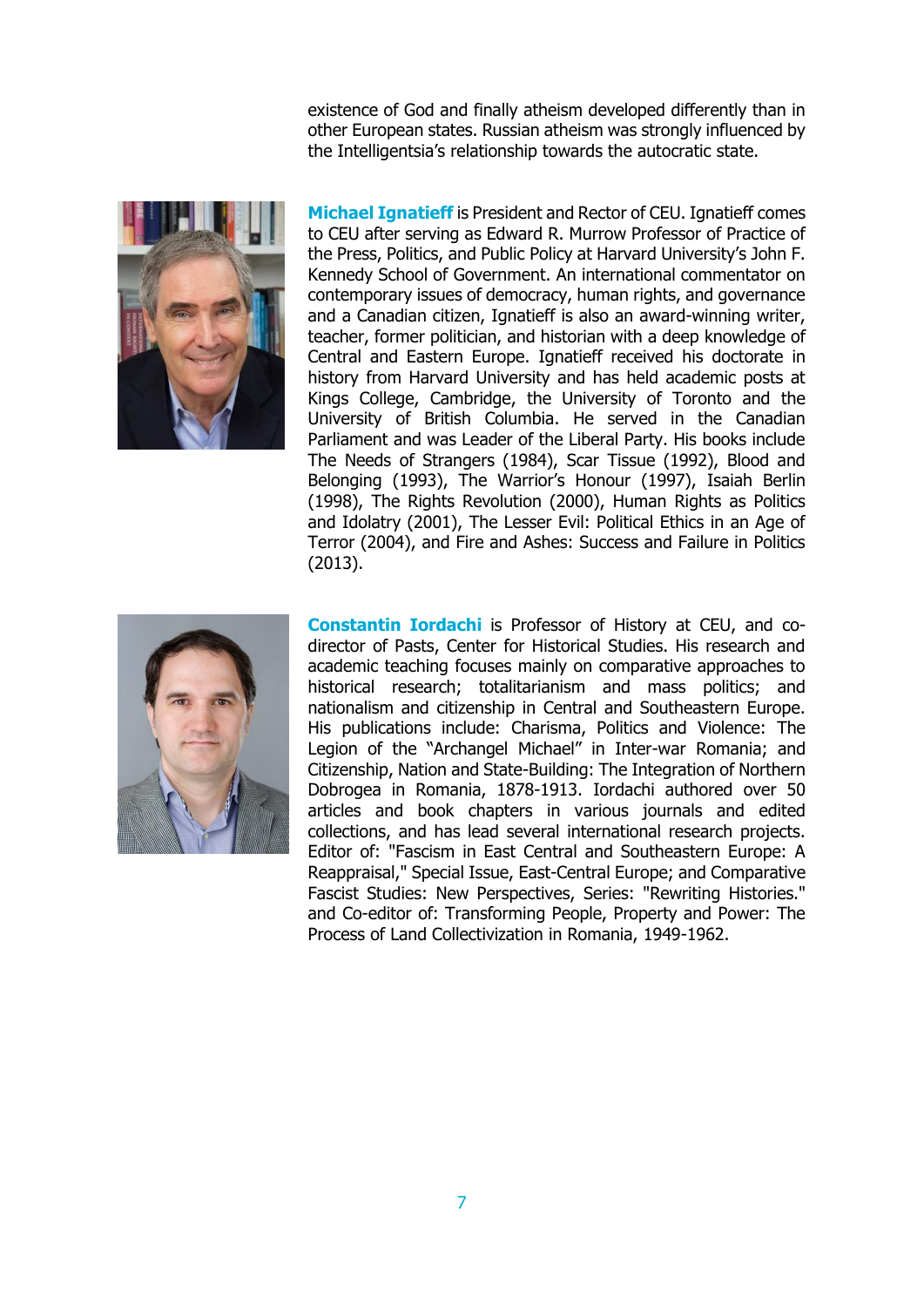

**Laura Jakli** is a PhD student at the Department of Political Science at Berkeley. Her research focuses on the intersection of modern European politics and political behavior. She has designed and implemented field experiments, internet-based survey experiments, and interview-based research in the U.S., Greece, and Hungary. She is currently working on her PhD dissertation, which examines how digital infrastructure can be leveraged to institutionalize anti-democratic norms and politics in democracies. As an overall frame to her dissertation, she asks whether there are particular features of far-right politics that make their interaction with social networks fundamentally different from left-wing interactions. For example, to the extent that the far-right perceives itself as shut out from mainstream news elites and cultural elites (in a way not characteristic of the left), it disproportionately tends to self-isolate via digital networks. She examines the asymmetric effect of the rise of digital infrastructure on the right versus the left via spatial network analysis and natural experiments.



**Don Kalb** is Professor of Sociology and Social Anthropology at CEU, and Senior Researcher in the Anthropology Department at Utrecht University. His research focuses on globalisation and the development of a distinct anthropological approach to class. He is the founding editor of Focaal: Journal of Global and Historical Anthropology. His publications include Expanding Class: Power and Everyday Politics in Industrial Communities, The Netherlands, 1850-1950 (Duke University Press, 1998); (ed.) The Ends of Globalization. Bringing Society back in (Rowman and Littlefield Publishers, 2000); (ed.) Globalization and Development: Key Issues and Debates (Kluwer Academic Publishers, 2004); and (ed.) Headlines of Nation, Subtexts of Class: Working Class Populism and the Return of the Repressed in Neoliberal Europe, (Berghahn, 2011).



**Janos Kis** is University Professor of Philosophy and Political Sciences at CEU. He was a leading member of the democratic opposition to the communist regime in Hungary since the mid-1970s on. He took an active part in the process of the transition to democracy in 1989/90. He withdrew from politics in 1991. In 1983, he was a guest lecturer at the École des Hautes Études en Sciences Sociales (Paris). In 1988/89, he was visiting professor at the New School for Social Research (New York). In the Fall of 1996, 2000, 2002, 2006 and 2010, he was visiting global professor at the New York University School of Law. His main professional interests are in moral and political philosophy and in democratic theory. His books in English include Constitutional Democracy, and Politics as a Moral Problem, both published by CEU Press.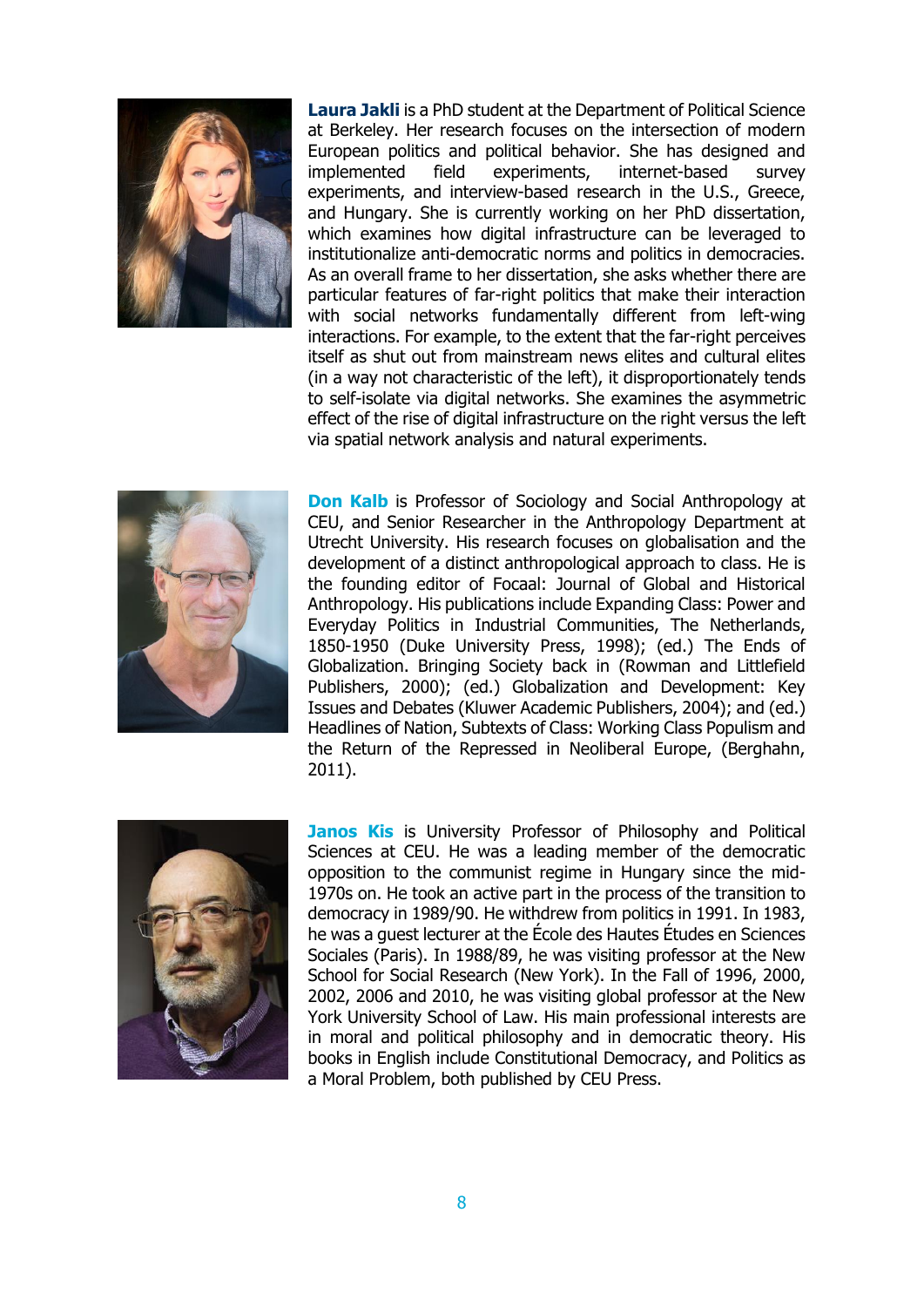

**Zoltan Miklosi** is Associate Professor of Political Science at CEU. He received his Ph.D. in Philosophy from ELTE University, where he specialized in political and moral philosophy. His research areas concern questions of political obligation, distributive justice, and the basis of equal moral status. His current work focuses on the relational critique of distributive conceptions of justice, basic equality, and the basis of equal political rights. His recent publications include "Immigration and the Democratic Stability Argument," Moral Philosophy and Politics (2016), "Collective Responsibility and the Scope of Justice," Ethics and Global Politics (2016), and "A Puzzle about Free Speech, Legitimacy, and Countermajoritarian Constraints," Res Publica (2014). He has been teaching courses in introduction to political philosophy, cosmopolitanism and global justice, and political equality.



**Anton Pelinka** is Professor at the Department of Nationalism Studies and the Department of Political Science at CEU. He was full professor at the University of Innsbruck, Austria, from 1975 to 2006 and visiting professor at Harvard University (Schumpeter Fellow), Stanford University (Austrian Chair), University of Michigan, Ann Arbor, the University of New Orleans, and the Université Libre de Bruxelles (Institute for European Studies). His research fields include Comparative Politics and Democratic Theory. His immediate research focus is on democracy and transnational politics. Among his publications are: Austria. Out of the Shadows of the Past (Boulder: Westview, 1998); The Politics of the Lesser Evil. Leadership, Democracy and Jaruzelski's Poland (New Brunswick: Transaction, 1999); The Haider Phenomenon in Austria (ed.with Ruth Wodak; New Brunswick: Transaction, 2002); Democracy Indian Style. Subhas Chandra Bose and the Creation of India's Political Culture (New Brunswick: Transaction, 2003).



**Andrea Peto** is Professor at the Department of Gender Studies at CEU and Doctor of Science of the Hungarian Academy of Sciences. She has edited fifteen volumes in English, seven volumes in Hungarian and two in Russian. Her works have appeared in 15 different languages. She has also been a guest professor at the universities of Toronto, Buenos Aires, Novi Sad, Stockholm and Frankfurt. Her books include: Women in Hungarian Politics 1945- 1951 (Columbia University Press/East European Monographs New York, 2003), Geschlecht, Politik und Stalinismus in Ungarn. Eine Biographie von Júlia Rajk. Studien zur Geschichte Ungarns, Bd. 12. (Gabriele Schäfer Verlag, 2007) and together with Ildikó Barna, Political Justice in Budapest after WWII (Politikai igazságszolgáltatás a II. világháború utáni Budapesten. Gondolat, Budapest, 2012 and 2015 by CEU Press). Her recent book is coedited with Ayse Gül Altinay: Gendered Wars, Gendered Memories. Feminist Conversations on War, Genocide and Political Violence, Routledge, 2016. She serves as an associate editor for the European Journal of Women's Studies. Presently Prof. Petö is working on gendered memory of WWII and political extremisms.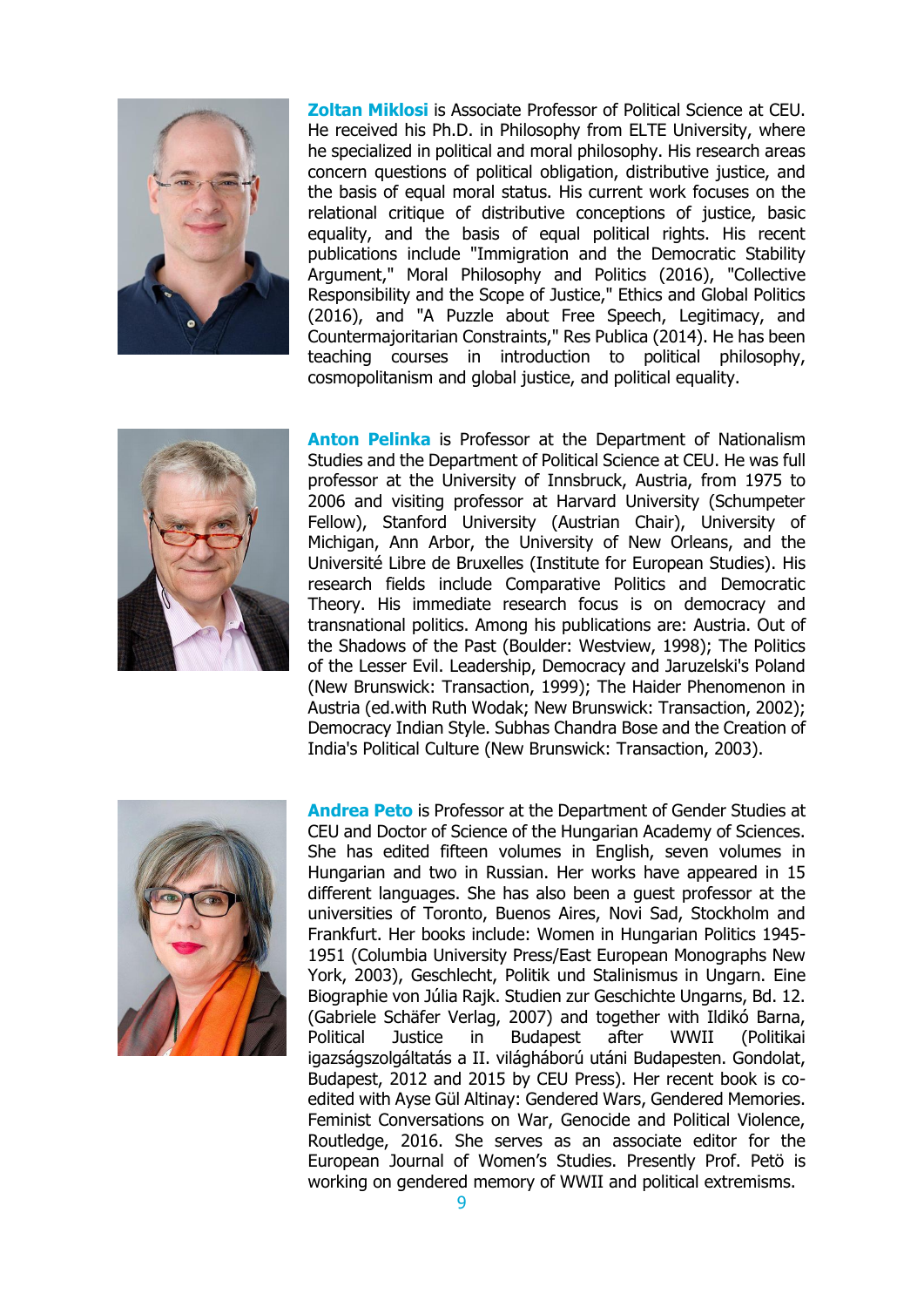

**Alfred J. Rieber** is University Professor Emeritus at the Department of History at CEU. He has been teaching and writing Russian and Soviet history for more than fifty years. He was a participant in the first year of the Soviet-American cultural exchange in 1958-59 and has returned to the Soviet Union and Russia many times to lecture and conduct archival research. He began teaching at Northwestern and then moved to the University of Pennsylvania where he taught for twenty–five years and chaired the History Department for ten years, now holding the title of Professor Emeritus. For the past twenty years, he has taught at CEU where he was also chair of the History Department for four years. He has been a visiting professor at the University of Chicago and Columbia University. In 1966 he was awarded the E. Harris Harbison Prize as one of the ten best teachers in the U.S. by the Danforth Foundation. He has won additional teaching awards at Penn and CEU where he was elected professor of the year in 1997 and 1998. The American Philosophical Society awarded him the Henry C. Moe Prize in 1985.



**Sara Svensson** is Research Fellow at the Center for Policy Studies and Visiting Professor at the School of Public Policy at CEU. She teaches qualitative methods, policy analysis, international policy practice and courses related to sub-national regionalism and European integration. She has taught courses and supervised BA theses at four Swedish universities: Orebro University, Karlstad University, Halmstad University, and University West. She occasionally contributes to broadcast and print media in Sweden, and has worked at different locations as a news journalist for the public service broadcasting company Sveriges Radio. Her academic research focuses on policy formation and governance structures in European cross-border regions, and she has published on that topic in Eurasian Geography and Economy, Journal of European Integration, Regional & Federal Studies, Regions & Cohesion and Journal of Borderlands Studies. She holds a PhD in public policy/political science from CEU, an MA in political science from CEU (1999) and a BA in journalism from Stockholm University (1997).



**Ivan Szelenyi** is Professor Emeritus from the Department of Sociology at Yale. He is a Sociologist specializing in the comparative study of social stratification across cultures over time. Szelenyi is interested in social inequalities, studying the interplay of ethnicity, gender and socioeconomics in transitional and postcommunist societies. In 2006, he was awarded the Szechenyi Prize, recognizing outstanding contributions to academic life by the President of the Hungarian Republic, and his book Patterns of Exclusion won the Karl Polanyi Prize for the best publication of the year from the Hungarian Sociology Association. His works have been published in various international journals, including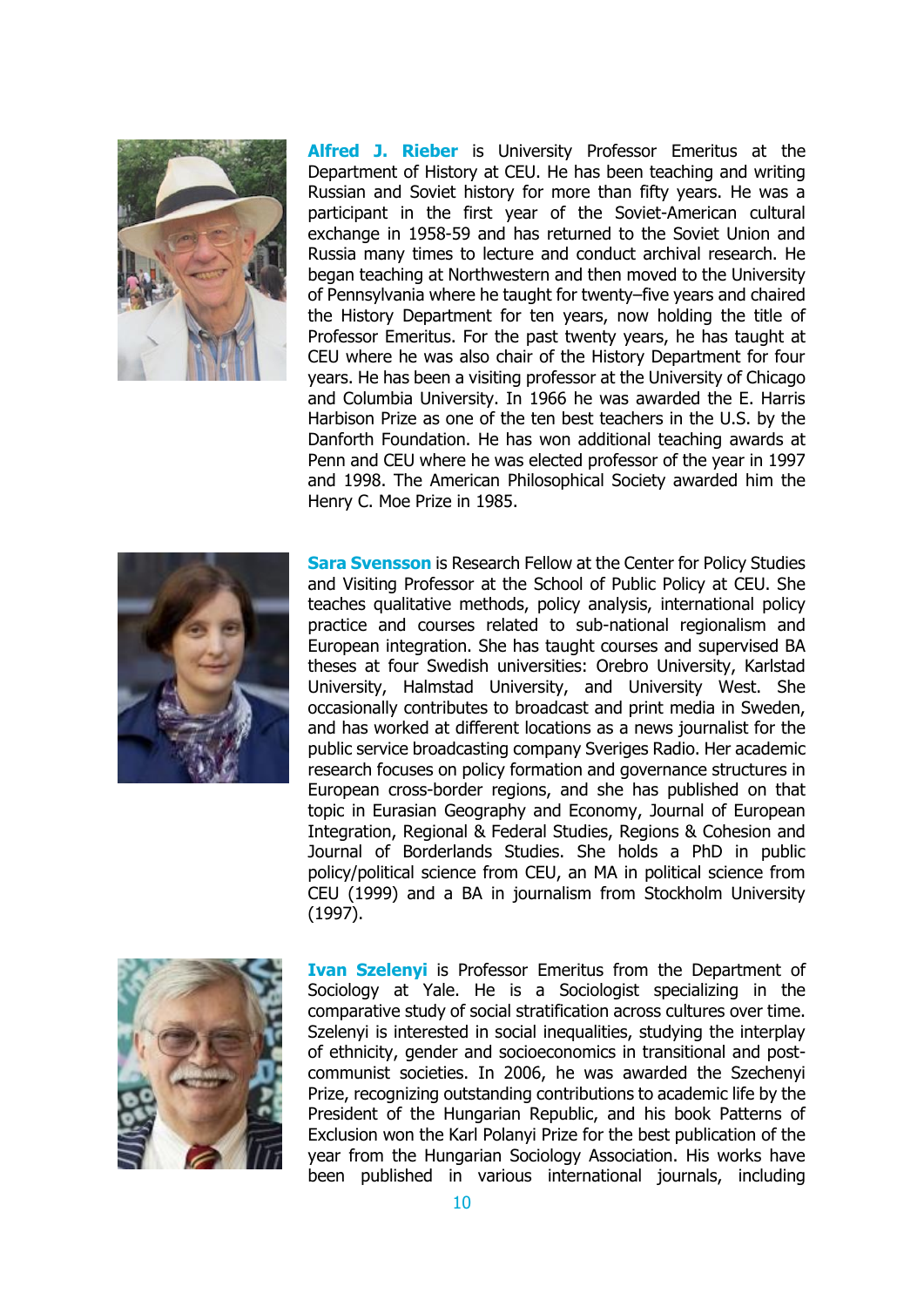the American Journal of Sociology, American Sociological Review, Handbook of Economic Sociology, Annual Review of Sociology and Theory and Society. He is an elected fellow at the American Academy of Arts and Sciences and has served as the vice president of the American Sociological Association and executive director of the Society for Comparative Social Research. In 1990 Szelenyi was elected to the Hungarian National Academy of Sciences.



**Balazs Trencsenyi** is Professor at the Department of History at CEU. He is a historian of East Central European political and cultural thought. In his research, he seeks to transcend the traditional nation-centred frameworks of scholarship and to come to terms with the multiple layers of intertwining pasts in the region, placing all this into a common European framework. Both his Ph.D. dissertation (which sought to compare the Hungarian and British discourses of collective identity in the early-modern period, looking at the "discourses of nationhood" before modern nationalism) and his subsequent research on the discourses of historicity and national specificity in interwar Romania, Bulgaria and Hungary in the context of the changing European cultural and political atmosphere after 1918, were based on a synoptic perspective seeking to reconstruct the East Central European intellectual phenomena in a multi-layered comparative setting.



**Renata Uitz** is Professor of comparative constitutional law at the Department of Legal Studies at CEU. She started teaching at CEU in 2001, and became chair of the Comparative Constitutional Law program in 2007. Her teaching covers subjects in comparative constitutional law in Europe and North America, and human rights protection with special emphasis on the enforcement of constitutional rights and on issues of bodily privacy and sexuality. Theories and practices of good government in and after transition, questions of personal autonomy and equality, including religious liberty and LGBT rights, are at the center of her research interests. She is the author of Constitutions, Courts and History (2004) and Freedom of Religion in European Constitutional and International Case Law (2007). More recently she edited Arguments that Work: Strategies, Contexts and Limits in Constitutional Law (2013); Religion in the Public Square: Perspectives on Secularism (2014); Freedom and Its Enemies: The Tragedy of Liberty (2015).